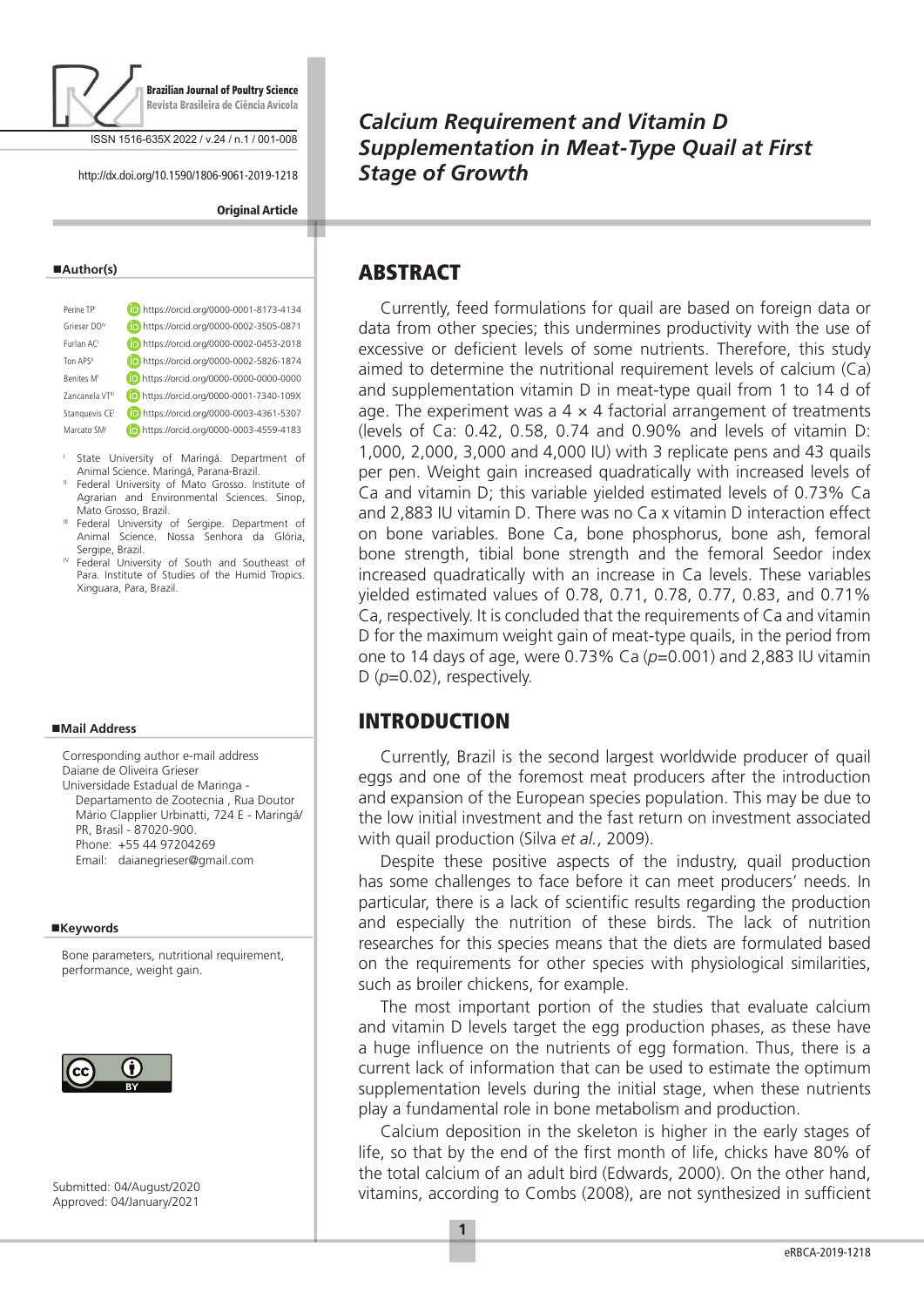

quantities to meet the nutritional requirement of the birds, being necessary their supply in the diets, usually in minimal quantities, for the development, maintenance, production and reproduction of the animals. In the case of vitamin D, its most important function is in the homeostasis  $Ca^{2+}$  and phosphate. This is regulated by a multi-hormonal system that occurs at the points of intestinal absorption, bone augmentation and mobilization, and renal excretion, involving the production of 1,25 (OH)<sub>2</sub>D<sub>3</sub> as needed, which works according to PTH and calcitonin (CT).

Therefore, this study aimed to determine the nutritional requirements levels of calcium (Ca) and supplementation vitamin D and in meat-type quail from 1 to 14 d of age, to maximize growth performance and to verify their effects on the bone development of these birds.

# MATERIALS AND METHODS

The experimental procedure was approved by the Ethics Committee on the Use of Animals at the State University of Maringa (Protocol number 091/2012). This research was conducted in Maringa (latitude: 23°25' S, longitude: 51°57' W, and at an altitude of 596 m), located in the northwest of Paraná, Brazil, with a subtropical and tropical climate.

The study used 2,064 meat-type quail (*Coturnix coturnix sp*) between 1 to 14 d of age, which were kept in a conventional hangar divided into 48 pens of 2.5  $m<sup>2</sup>$ . The experimental design was a completely randomized,  $4 \times 4$  factorial scheme (4 calcium (Ca) levels: 0.42, 0.58, 0.74, and 0.90% and 4 vitamin D levels: 1,000, 2,000, 3,000, and 4,000 IU), with a total of 16 treatments, 3 replications and 43 quail per experimental unit.

The temperature and humidity were recorded early in the morning and late afternoon during all experimental periods using a thermohygrometer. The experimental diets were formulated based on corn and soybean meal. The different Ca level contents in the diets were obtained by varying the amount of inert limestone, Ca phosphate and kaolin (Table 1).

The nutritional requirements of phosphorus were performed according to the recommendation of Silva *et al.*, (2009). The experimental diets were formulated to meet the requirements proposed by Rostagno *et al.*, (2011) for broilers in the initial phase from 1 to 21 d of age, with the exception of Ca and vitamin D. The chemical composition and energy values of the feeds were obtained from Rostagno *et al.* (2011).

| $\mathfrak{c}_1$ , $\mathfrak{c}_2$ , $\mathfrak{c}_3$ , $\mathfrak{c}_4$ , $\mathfrak{c}_5$ , $\mathfrak{c}_6$ , $\mathfrak{c}_7$ , $\mathfrak{c}_8$ |                 |  |  |  |
|-------------------------------------------------------------------------------------------------------------------------------------------------------|-----------------|--|--|--|
| Ingredient                                                                                                                                            | Quantity (g/kg) |  |  |  |
| Corn                                                                                                                                                  | 361.4           |  |  |  |
| Soybean meal (45%)                                                                                                                                    | 532.9           |  |  |  |
| Soybean oil                                                                                                                                           | 61.4            |  |  |  |
| Monocalcium phosphate                                                                                                                                 | 13.5            |  |  |  |
| Vitamin $D_3^1$                                                                                                                                       | 1.0             |  |  |  |
| Limestone $+$ inert substance <sup>2</sup>                                                                                                            | 14.0            |  |  |  |
| Vitamin and mineral premix <sup>3</sup>                                                                                                               | 4.0             |  |  |  |
| Salt                                                                                                                                                  | 4.0             |  |  |  |
| DL-Met                                                                                                                                                | 4.5             |  |  |  |
| L-Lys-HCl                                                                                                                                             | 2.0             |  |  |  |
| L-Thr                                                                                                                                                 | 1.2             |  |  |  |
| Antioxidant <sup>4</sup>                                                                                                                              | 0.1             |  |  |  |
| Calculated values                                                                                                                                     |                 |  |  |  |
| Metabolizable energy (MJ/kg)                                                                                                                          | 12.55           |  |  |  |
| Crude protein (g/kg)                                                                                                                                  | 275             |  |  |  |
| Available P (g/kg)                                                                                                                                    | 4.1             |  |  |  |
| Digestible Lys (g/kg)                                                                                                                                 | 16              |  |  |  |
| Digestible Met + Cys (g/kg)                                                                                                                           | 11.5            |  |  |  |
| Digestible Thr (g/kg)                                                                                                                                 | 10.4            |  |  |  |
| Digestible Trp (g/kg)                                                                                                                                 | 3.3             |  |  |  |
| $Cl$ (g/kg)                                                                                                                                           | 2.8             |  |  |  |
| Na (g/kg)                                                                                                                                             | 1.8             |  |  |  |
| $K$ (g/kg)                                                                                                                                            | 10.8            |  |  |  |

**Table 1 –** Composition of the basal diet fed to quail during the first stage of growth $^1$ .

<sup>1</sup>Vitamin  $D_3$  (500,000 IU/g) was diluted with rice straw to achieve desired levels (1,000, 2,000, 3,000, or 4,000 IU/kg diet).

2 Used 14.0 g inert substance (Kaolin, Nucleopar, Mandaguari, Brazil) + 0 g limestone, 9.8 g inert substance  $+$  4.2 g limestone, 5.6 g inert substance  $+$  8.4 g limestone, and 1.4 g inert substance + 12.6 g limestone to achieve dietary Ca concentrations of 0.42, 0.58, 0.74, and 0.90% Ca, respectively.

**3** Provided per kilogram of diet: retinol acetate, 2,800 IU; dl-α-tocopheryl acetate, 25 IU; thiamine hydrochloride, 1.4 mg; riboflavin, 5 mg; pyridoxine hydrochloride, 2.4 mg; cyanocobalamin, 12 mg; menadione nicotinamide bisulphite, 2.4 mg; D-calcium pantothenate, 12 mg; niacin acid, 35 mg; folic acid, 0.7 mg; biotin, 0.07 mg; choline chloride, 0.3 mg; butylated hydroxytoluene, 4 mg; zinc oxide, 0.048 g; ferrous sulphate, 0.05 g; manganese sulphate, 0.058 g; copper sulphate, 4 mg; potassium iodate, 1 mg; cobaltous sulfate heptahydrate, 0.2 mg; sodium selenite, 0.25 mg; and carrier q.s.p., 4 g.

4 Butylated hydroxytoluene.

Quails, feed, and leftovers were weighed weekly to obtain the values of body weight (BW), weight gain (g / bird) (WG), feed intake (g / bird) (FI) and feed conversion (FC) of birds. Two quail per experimental unit were chosen for an evaluation of bone variables. They were stunned by electroshock and killed by cervical dislocation at the end of the experiment (14 d of age), according to the standards proposed by the ethics committee.

#### Seedor index

The bones of the selected quails (femur and tibia) were weighed on a precision scale and their length measured using a digital caliper to subsequently calculate the Seedor index (bone weight (mg) / length (mm)) (Seedor *et al.*, 1996).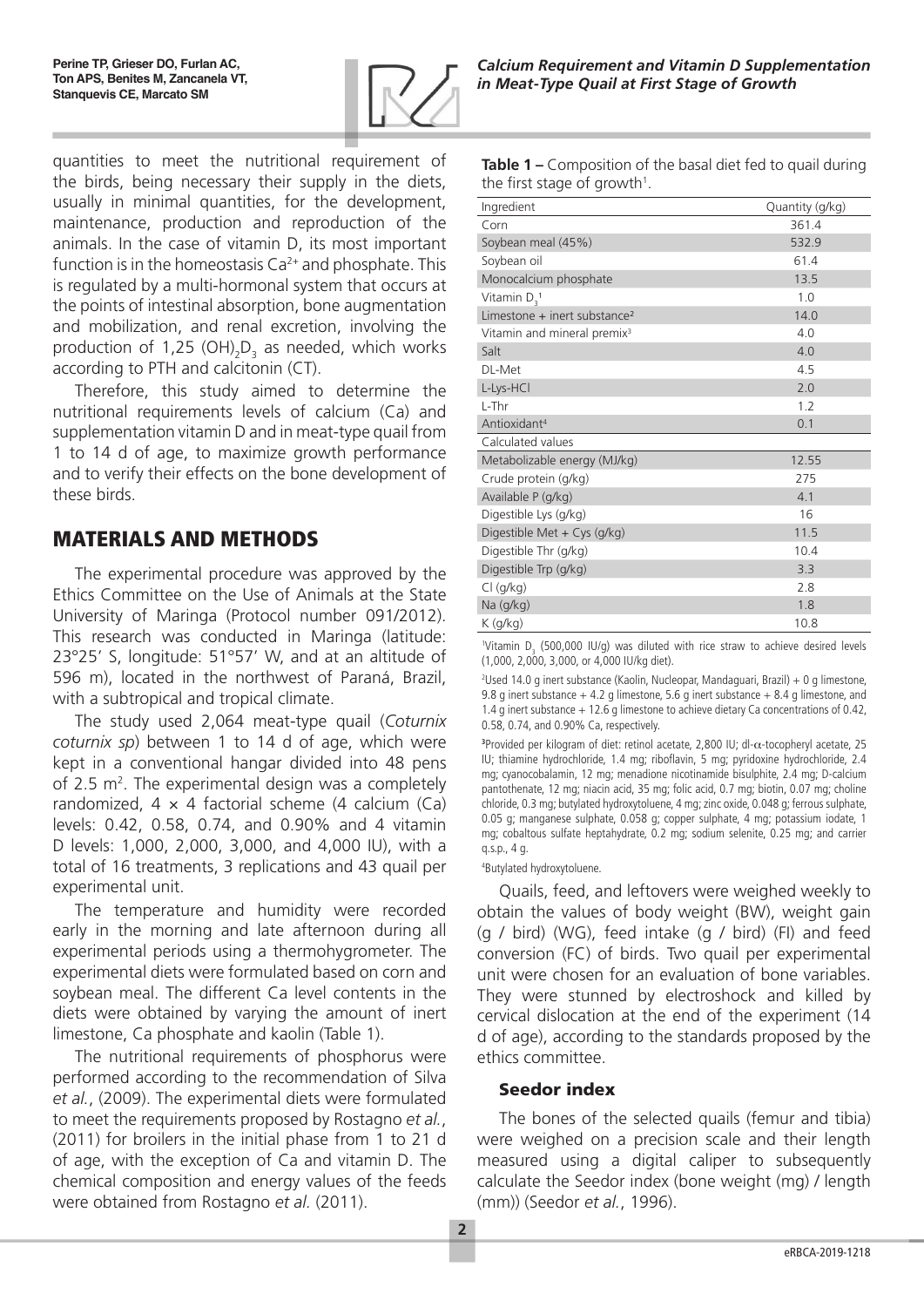

*Calcium Requirement and Vitamin D Supplementation in Meat-Type Quail at First Stage of Growth*

The femur and tibia, after being measured the Seedor index, were immersed in petroleum ether for 24 hours to be degreased. Then they were dried in a forced air oven at 55°C for 72 hours for mineral density, bone strength and quantification of Ca and phosphorus concentration in the bone.

#### Optical density

Radiographic optical density was analyzed at the Dental Clinic in the University Hospital of Maringa. First, the bones were placed in the same position under a film (mark Kodak Intraoral E-Speed Film, size 2, periapical type) and radiographed with an X-ray dental appliance (model Spectro 70X electronic; DabiAtlante, Ribeirão Preto, Brazil). It was operated at 70 kVp, 8 mA, with a 0.2 s exposure time, based in a pilot test, which focused the X-ray beam perpendicular to the film at a focus-film distance of 10 cm.

After that, radiographic films were processed using an automatic processing machine (Revel Industry and Equipment Trade Ltd.) with a time of 150 s and operating with Kodak RP X-Omat solutions. Then, they were scanned into the Image Tool program (version 3.0) and recorded in files with a progressive JPG extension. Afterwards, using Adobe Photoshop CS6 software the readings and determination of the bone density were attained with the tool Histogram (which analyzes the radiographic density of a selected area that is distributed in a color scale). Areas that are distributed in 256 shades of gray were selected (0 represents the black and 256 the white). Three central points with a fixed size (10 px x 10 px) were selected from the bone and an average value was obtained.

An aluminum scale of 10 degrees (1 mm of thickness between degrees), was used as a radiographic reference. The data obtained in gray values was converted to relative values based on the third degree aluminum scale.

## Bone resistance

Bone resistance was determined in a pressure and the bones were positioned supporting the epiphyseal regions, leaving the central region free (where the force was applied). The descent probe speed was 5 mm/s, used a load of 500 N (Newton) for all samples. After the bone resistance, the left femur was ground and dried in a forced air oven (105ºC for 12 hours) to determine the Ca and phosphorus in the bone, using the methodology described by Silva & Queiroz (2002).

## Statistical analysis

The data was analysed using the Statistical Analysis and Genetic System program – SAEG (Federal University of Viçosa, 1997). The following model was used:

 $Y_{ijkl} = b_0 + b_1 C_i + b_2 V_j + b_3 C_i^2 + b_4 V_j^2 + b_5 C V_{ij} + FA$  $+ e<sub>iii</sub>$ 

Where:

 $Y_{ijkl}$  = observed value of the studied variables relative to experimental unit k,

fed a diet containing a level of calcium and a level of vitamin D;

 $C_i$  = calcium level, where:  $C^1$  = 0.42;  $C^2$  = 0.58;  $C^3$  $= 0.74$ ; and  $C<sup>4</sup> = 0.90\%$ ;

 $V_j$  = vitamin D level, where:  $V^1$  = 1000;  $V^2$  = 2000;  $V^3 = 3000$ ; and  $V^4 = 4000$  IU;

 $b_0$  = general constant;

 $b_1$  = coefficient of linear regression as a function of calcium level;

 $b_2$  = coefficient of linear regression as a function of vitamin D level;

 $b_3$  = coefficient of quadratic regression as a function of calcium level;

 $b_4$  = coefficient of quadratic regression as a function of vitamin D level;

 $b<sub>5</sub>$  = coefficient of linear regression as a function of the interaction between calcium level and D vitamin;

 $FA =$  lack of adjustment of the regression model;

 $e_{ikl}$  = random error associated with each observation.

The nutritional requirement for Ca and vitamin D were estimated using a quadratic model or a discontinuous Linear Response Plateau (LRP), determined by the data fit for each variable analyzed.

Results were obtained from the response surface analysis, which is a collection of mathematical and statistical techniques used to analyze problems pertaining to the influence of independent variables on response dependent variables, with the ultimate goal of optimizing responses (Montgomery, 2009).

## RESULTS

There was no interaction due to the effects of Ca and vitamin D levels on quail from 1 to 14 d of age (Table 2). Ca (*p*=0.001) and vitamin D (*p*=0.02) had a positive quadratic effect on WG. The estimates for maximum WG (74.83 g/d) and FI (144.06 g/quail) were based on diets that contained 0.73 and 0.72% Ca and 2,883 IU vitamin D, respectively.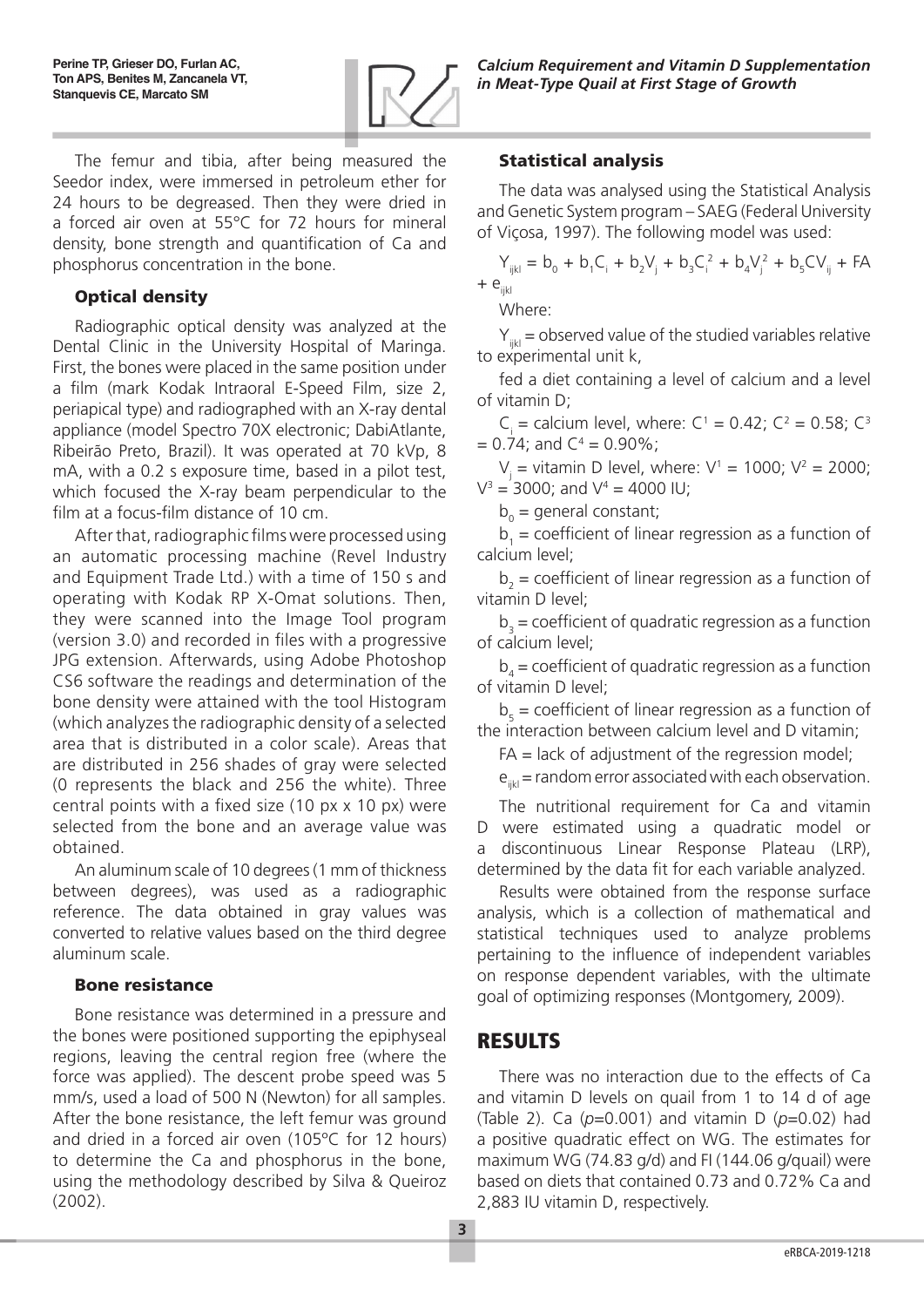

**Table 2 –** Effect of Ca and vitamin D on growth performance of quails during 1 to 14 d of age<sup>1</sup>.

| Levels            | FI (g/quail) | WG (g/d) | FC (g/g) |  |
|-------------------|--------------|----------|----------|--|
| Ca (%)            |              |          |          |  |
| 0.42              | 135.1        | 68.2     | 1.98     |  |
| 0.58              | 142.3        | 72.5     | 1.97     |  |
| 0.74              | 143.8        | 73.3     | 1.96     |  |
| 0.90              | 140.8        | 72.0     | 1.95     |  |
| Vitamin D (IU/kg) |              |          |          |  |
| 1,000             | 139.6        | 69.5     | 2.01     |  |
| 2,000             | 139.8        | 72.1     | 1.93     |  |
| 3,000             | 143.0        | 72.8     | 1.97     |  |
| 4,000             | 139.8        | 71.7     | 1.95     |  |
| <b>SEM</b>        | 1.0          | 0.5      | 0.01     |  |
| $p$ -value        |              |          |          |  |
| Ca                |              |          |          |  |
| Ln                | 0.029        | 0.001    | > 0.05   |  |
| Qd                | 0.008        | 0.001    | > 0.05   |  |
| Vitamin D         |              |          |          |  |
| Ln                | > 0.05       | 0.044    | > 0.05   |  |
| Qd                | > 0.05       | 0.020    | > 0.05   |  |
| Ca x vitamin D    |              |          |          |  |
|                   | > 0.05       | > 0.05   | > 0.05   |  |

 ${}^{1}$ FI = feed intake; WG = weight gain; FC = feed conversion (FI/WG); SEM = pooled standard error of the mean;  $Ln = linear$ ; and  $Qd = quadratic$ .

*Calcium Requirement and Vitamin D Supplementation in Meat-Type Quail at First Stage of Growth*

The response surface model is a powerful model compared to other experimental models of nutritional requirements. The quadratic model may overestimate the requirements in some cases. The data adjustments with response surface demonstrated a higher R² (WG  $= 0.99\%$ ) and lower RSD (WG  $= 2.75$ ), in comparison with the quadratic regression (Figure 1).



**Figure 1** – Response surface of the effects of Ca and vitamin D on weight gain (WG).  $RSD = residual standard deviation$ 

FI decreased ( $p=0.008$ ) when the diet contained Ca levels greater than 0.72% (Tab. 2). There was no effect of Ca and vitamin D on FC in quail from 1 to 14 d of age. There was no interaction between Ca and vitamin D levels on bone variables evaluated at 14 d of age, which indicates that the studied nutrients acted independently during this first production phase (Table 3).

| Levels            | BC(%)   | BPH (%) | BA (%)  | FBR (kgf) | TBR (kgf) | FSI (mg/mm) | TSI (mg/mm) | <b>BD</b><br>(mm Eq/Al) | BLC (%) |
|-------------------|---------|---------|---------|-----------|-----------|-------------|-------------|-------------------------|---------|
| Ca (%)            |         |         |         |           |           |             |             |                         |         |
| 0.42              | 9.8     | 7.8     | 34.5    | 4.9       | 4.8       | 5.2         | 7.6         | 1.6                     | 4.0     |
| 0.58              | 11.3    | 7.3     | 39.4    | 5.1       | 4.9       | 5.7         | 8.2         | 1.5                     | 3.5     |
| 0.74              | 11.7    | 8.5     | 40.8    | 5.3       | 5.2       | 5.8         | 7.6         | 1.7                     | 3.3     |
| 0.90              | 11.7    | 7.1     | 40.3    | 5.2       | 5.1       | 5.5         | 8.0         | 1.6                     | 4.4     |
| Vitamin D (IU/kg) |         |         |         |           |           |             |             |                         |         |
| 1,000             | 11.2    | 6.9     | 37.7    | 5.0       | 4.9       | 5.4         | 7.5         | 1.4                     | 3.7     |
| 2,000             | 11.3    | 7.4     | 40.2    | 5.3       | 5.1       | 5.6         | 7.9         | 1.6                     | 4.1     |
| 3,000             | 10.9    | 7.2     | 38.2    | 5.0       | 4.9       | 5.5         | 8.3         | 1.7                     | 3.9     |
| 4,000             | 11.2    | 9.1     | 38.9    | 5.1       | 5.1       | 5.6         | 7.8         | 1.8                     | 3.5     |
| SEM               | 0.16    | 0.35    | 0.50    | 0.05      | 0.04      | 0.07        | 0.15        | 0.04                    | 0.15    |
| $p$ -value        |         |         |         |           |           |             |             |                         |         |
| Ca                |         |         |         |           |           |             |             |                         |         |
| Ln                | < 0.001 | > 0.05  | < 0.001 | 0.001     | < 0.001   | > 0.05      | > 0.05      | > 0.05                  | > 0.05  |
| Qd                | 0.002   | 0.009   | < 0.001 | 0.043     | 0.058     | 0.009       | > 0.05      | > 0.05                  | 0.004   |
| Vitamin D         |         |         |         |           |           |             |             |                         |         |
| Ln                | > 0.05  | > 0.05  | > 0.05  | > 0.05    | > 0.05    | > 0.05      | > 0.05      | 0.015                   | > 0.05  |
| Qd                | > 0.05  | > 0.05  | > 0.05  | > 0.05    | > 0.05    | > 0.05      | > 0.05      | > 0.05                  | > 0.05  |
| Ca x Vitamin D    |         |         |         |           |           |             |             |                         |         |
|                   | > 0.05  | > 0.05  | > 0.05  | > 0.05    | > 0.05    | > 0.05      | > 0.05      | > 0.05                  | > 0.05  |

**Table 3** – Effect of Ca and vitamin D on bone and blood variables of quails during 1 to 14 d of age1.

<sup>1</sup>BC = Bone Ca; BPH = Bone phosphorus; BA = Bone ash; FBR = Femoral bone resistance; TBR = Tibial bone resistance; FSI = Femoral Seedor index; TSI = Tibial Seedor index; BD = Bone densitometry; BLC = Blood Ca; SEM = pooled standard error of the mean; Ln = Linear (Ln); and Qd = Quadratic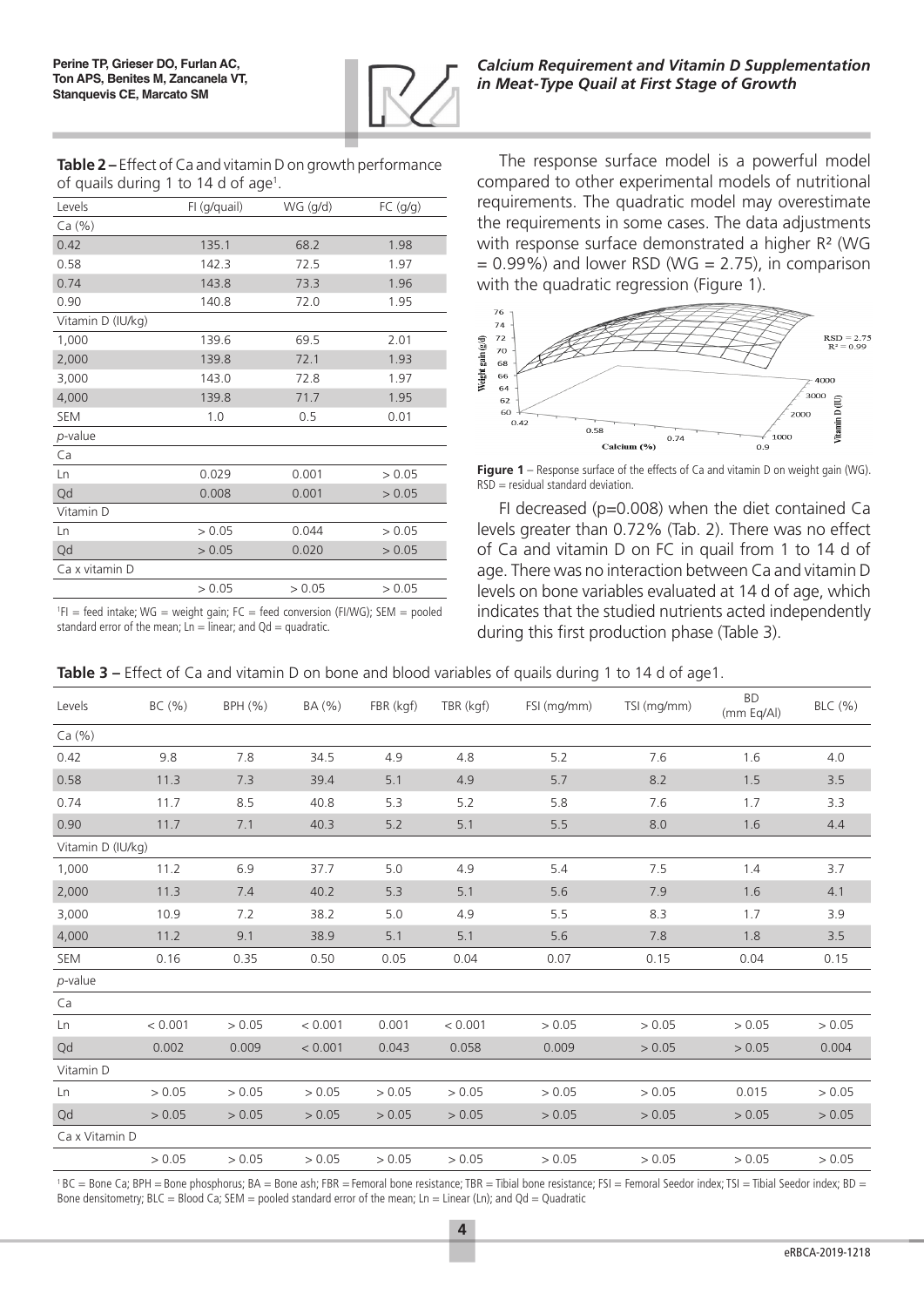

Ca levels had a quadratic effect on bone calcium (BC; *p*=0.002), bone phosphorus (BPH; *p*=0.009), bone ash (BA; p<0.001), femoral bone resistance (FBR; *p*=0.04), tibial bone resistance (TBR; *p*=0.05) and femoral Seedor index (FSI; *p*=0.009). Meanwhile, vitamin D levels had an increasing linear effect on bone densitometry (BD; *p*=0.01).

The best values for the bone variables were BC (11.84%), BPH (7.48%), BA (40.98%), FBR (5.25 kgf), TBR (5.16 kgf), and FSI (5.78 mg/mm), which corresponded to 0.78, 0.71, 0.78, 0.77, 0.83, and 0.71% Ca, respectively.

Dietary Ca levels demonstrated a quadratic effect (*p*=0.004) on blood Ca (BLC) levels, with the greatest value associated with 0.64% of Ca in the diet (Table 3). However, there was no effect of vitamin D on blood Ca levels during this production phase.

# **DISCUSSION**

Growth performance variables indicate that animals are dependent on Ca and vitamin D supplementation due to the accelerated development of muscle and skeletal tissue during the early phase of life. According to Edwards (2000), Ca deposition in the skeleton is greater during the initial growth phase. Thus, Ca content in the body increases quickly during the initial phase, so that at the end of the first month of age, the chicks have 80% of the total Ca of an adult bird; this demonstrates the importance of these nutrients to the structural development of quails in the first days of life, since skeletal support is essential for protein deposition.

Regarding feed conversion, there was no significant effect due to supplementation, which is probably due to the offsetting effect of this index; a reduction or increase in feed intake was accompanied by a decrease or increase in the weight gain of the quails.

According to Silva & Costa (2009), the Ca supplementation requirement for Japanese quail from 1 to 21 d of age is 0.60%, whereas for European quail, the requirement is 0.85%. However, Rostagno *et al.* (2011), recommended the supplementation of 0.90% Ca for Japanese quail during the initial and growing phases. Moreover, the National Research Council (NRC, 1994) reported a requirement of 0.80% Ca in diets containing 2,900 kcal of ME/kg.

Silva *et al.* (2009), evaluated meat-type quail from 1 to 14 d of age, but did not observe the effects of interactions between Ca and phosphorus levels on growth performance variables. They concluded that 0.65% Ca, the lowest level provided, was enough to meet the nutritional requirements of these quails.

However El-Katcha *et al.* (2014) recommend a diet with 21% crude protein and 1.0% calcium (or 25% more calcium than NRC recommendation) in growing Japanese ration to improve growth performance and feed efficiency parameters.

The literature shows several works that relate the interaction of calcium with other nutrients in determining the requirement, such as phosphorus, crude protein, vitamin D, among others. It is important to completely understand dietary levels because the balance between the various nutrients is crucial for maximum performance.

The best Ca: P ratio for WG was 1.78:1, in which the diet contained 0.73% Ca and 0.41% available phosphorus. The phosphorus concentration was maintained in the different treatments, such that the Ca: P ratio varied from 1:1 to 2.20:1. In the literature, different requirements can also be affected by the Ca: P ratio of the diet, because they are controlled by the actions of the same hormones: calcitonin and PTH; together with vitamin D, they act on metabolism. Thus, diets with lower phosphorus contents also require a lower Ca content to maintain the ideal ratio.

There are similarities as well as discrepancies between the nutritional requirements of meat-type (European quail) and egg-laying quail (Japanese quail) during the growing and oviposition phases. Silva *et al.* (2011), suggests that despite the fact that crude protein and energy requirements are equal, Ca, available phosphorus levels and the amino acids profile are greater in heavy-strain quail. This may be justified due to the greater weight gain and muscle growth rates of these quails, especially during the first four weeks of age.

Vitamin D3 requirements in growing broilers are 200 IU (NRC, 1994), 2,375 IU (from 1 to 7 d of age) and 2,090 IU (from 8 to 21 d of age) (Rostagno *et al.*, 2011). Only high vitamin D3 levels decrease the incidence of bone abnormalities in chicks (Edwards *et al.*, 1992; Silva *et al.*, 2001; Whitehead *et al.*, 2004).

In terms of the BD variable, there was an increasing linear relationship with vitamin D levels. Bone mineral density stands out as an important factor in assessing bone quality and has been used in poultry production (Almeida Paz & Bruno, 2006). An inadequate amount of Ca and vitamin D supplementation during the initial phase may cause an imbalance in mineral homeostasis, inappropriate bone development and abnormal calcification.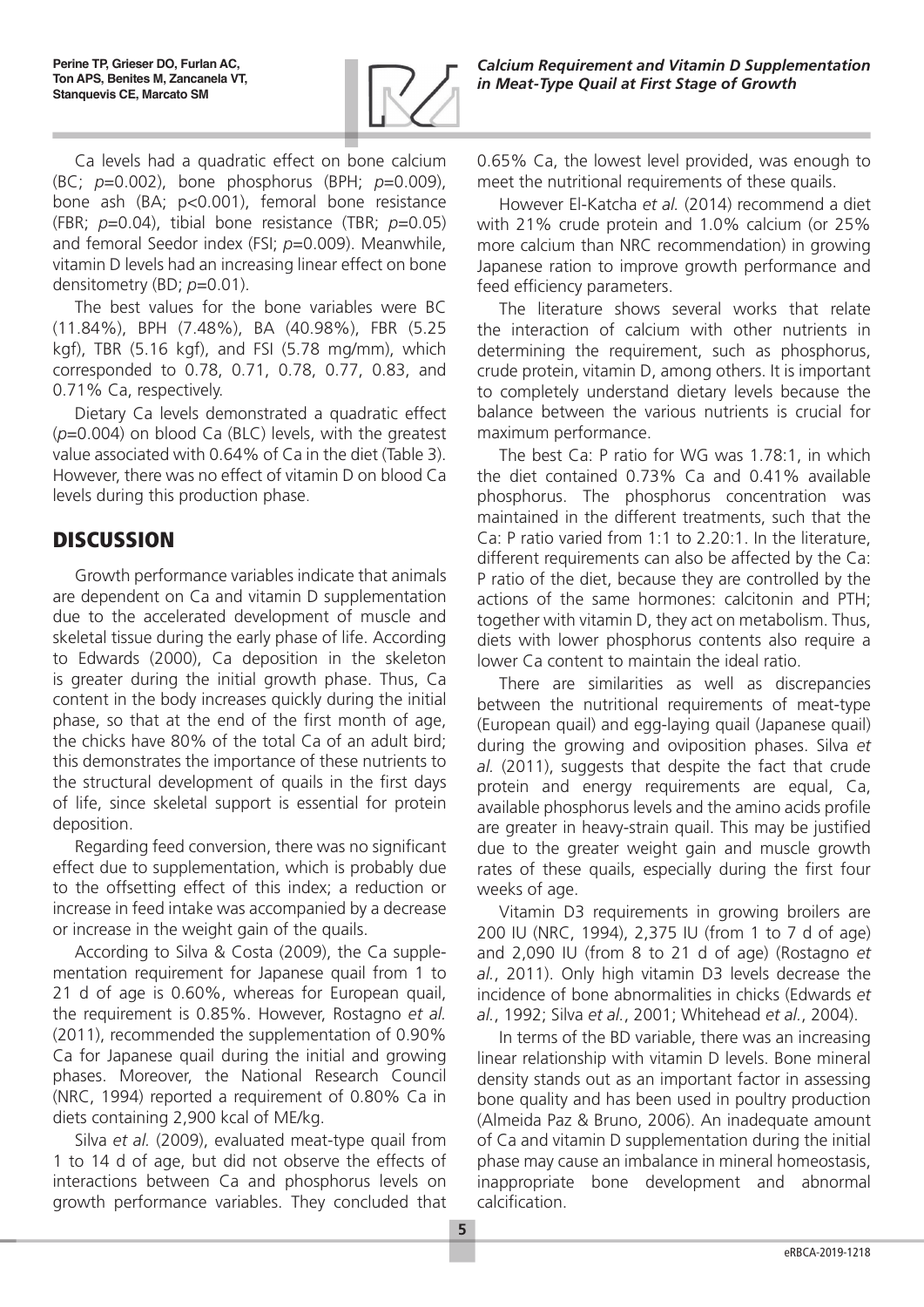

Bonagurio *et al.* (2020), evaluated that die-tary supplementation with canthaxanthin and 25-hydroxycholecalciferol has beneficial effects on bone (femoral and tibiotarsal dry weight and calcium content) in European quail breeders, but production performance was not influenced by diet.

Sheikhlar & Navid (2009), evaluated four different levels of 1,25-Dihydroxycolecalciferol supplementation (from 2.5 to 8.5 ug/kg 1,25 (OH) $_{2}$ D3) in diets containing 0.71% Ca and 0.37% total phosphorus in quails between 0 to 3 weeks of age; they did not observe an effect of vitamin D supplementation on WG or FC. However, they verified that the Ca content in the bones and the plasma significantly increased with an increase in vitamin D levels.

Bone tissue rigidity results from the deposition of Ca and phosphorus as hydroxyapatite in the bone mineralization process. Both minerals make up about 70% of the bone and 30% consist of organic matter (Kälebo & Strid, 1988).

Zhang & Coon (1997) found in white Leghorn chickens, that bone strength, is the result of bone volume (taken into account in the Seedor index) and not the percentage of bone ash.

In a study conducted by Silva *et al.* (2009) with meat-type quail at 14 d of age, the estimated Ca level needed for the maximum resistance was 0.89% in the diet. And the optical density was not influenced by the Ca levels during this phase.

The results of this work indicate that, in order to attain optimum growth performance, quail will have a lower requirement than needed for the bone variables. This coincides with the results of Schoulten *et al.* (2003), who estimated values of 0.46% Ca for WG and 0.59% Ca content in the tibia.

Ca and vitamin D requirements affect the accelerated muscle and bone development in meat-type quail between 1 to 14 d of age. By studying the growth curves of meat-type quail, Grieser *et al.* (2015), estimated that the ash deposition rate was 0.053 g/quail/d at birth and 0.245 g/quail/d at 14 d of age; this demonstrates the importance of estimating ideal supplementation levels based on the physiologic requirements for quail to maintain metabolism, increase bone development and attain maximum growth performance.

## CONCLUSIONS

Requirements of Ca and vitamin D for the maximum weight gain of meat-type quails in the growing period from one to 14 days of age were 0.73% and 2,883 IU, respectively.

## ACKNOWLEDGMENT

This study was financed in part coordination for the improvement of higher education personal - Brazil (CAPES) - Finance Code 001".

## AUTHORS' CONTRIBUTIONS

TPP, SMM and ACF designed the experiment. TPP, APST, EB, VTZ, CES and DOG conducted the experiment. TPP, SMM and ACF analysed the data and interpreted the results.

# CONFLICT OF INTEREST STATEMENT

The authors declare that they have no conflict of interest.

## REFERENCES

- Almeida Paz ICL, Bruno LDG. Bone mineral density: review. Brazilian Journal of Poultry Science 2006;8:69-73.
- Bonagurio L, Cruz FK, Kaneko IN, Pintro PT, Murakami AE, Santos TC. Dietary supplementation with canthaxanthin and 25-hydroxycholecalciferol has 3 beneficial effects on bone and oxidative metabolism in European quail breeders. Poultry Science 2020;99(10):4874-4883.
- Combs Jr GF. The Vitamins: fundamental aspects in nutrition and health. 3rd ed. New York: Elsevier Academic Press; 2008.
- Dental Diagnostic Science. Image Tool program (version 3.0). San Antonio: University of Texas; 2001.
- Edwards Jr HM, Elliot MA, Sooncharernying S. Effects of dietary calcium on tibial dyschondroplasia. Interaction with light, cholecalciferol, 1,25 dihydroxycholecalciferol, protein, and synthetic zeolite. Poultry Science 1992;71:2041-2055.
- Edwards Jr HM. Nutrition and skeletal problems in poultry. Poultry Science 2000;79:1018-1023.
- El-Katcha MI, Soltan AM, Ramdan, Sheaita S, El Naggar, Karima M, *et al.* Growth performance, blood biochemical changes, carcass traits and nutrient digestibility of growing japanese quail fed on various dietary protein and calcium levels. Alexandria Journal of Veterinary Sciences 2014;44:38-53.
- Grieser DO, Marcato SM, Furlan AC, Zancanela V, Ton APS, Batista E, *et al.* Comparison of growth curve parameters of organs and body components in meat- (Coturnix coturnix coturnix) and laying-type (Coturnix coturnix japonica) quail show interactions between gender and genotype. British Poultry Science 2015;56:6-14.
- Kälebo P, Strid KG. Bone mass determination from microradiographs by computer-assisted videodensitometry. Acta Radiologica 1988;29:465- 472.
- NRC National Research Council. Nutrient requirement of poultry. 9th ed. Washington: National Academic Press; 1994.
- Orban JI, Roland SR, Bryant MM. Factors influencing bone mineral content, density, breaking streng, and ash as response criteria for assessing bone quality in chickens. Poultry Science 1983;72:437-56.